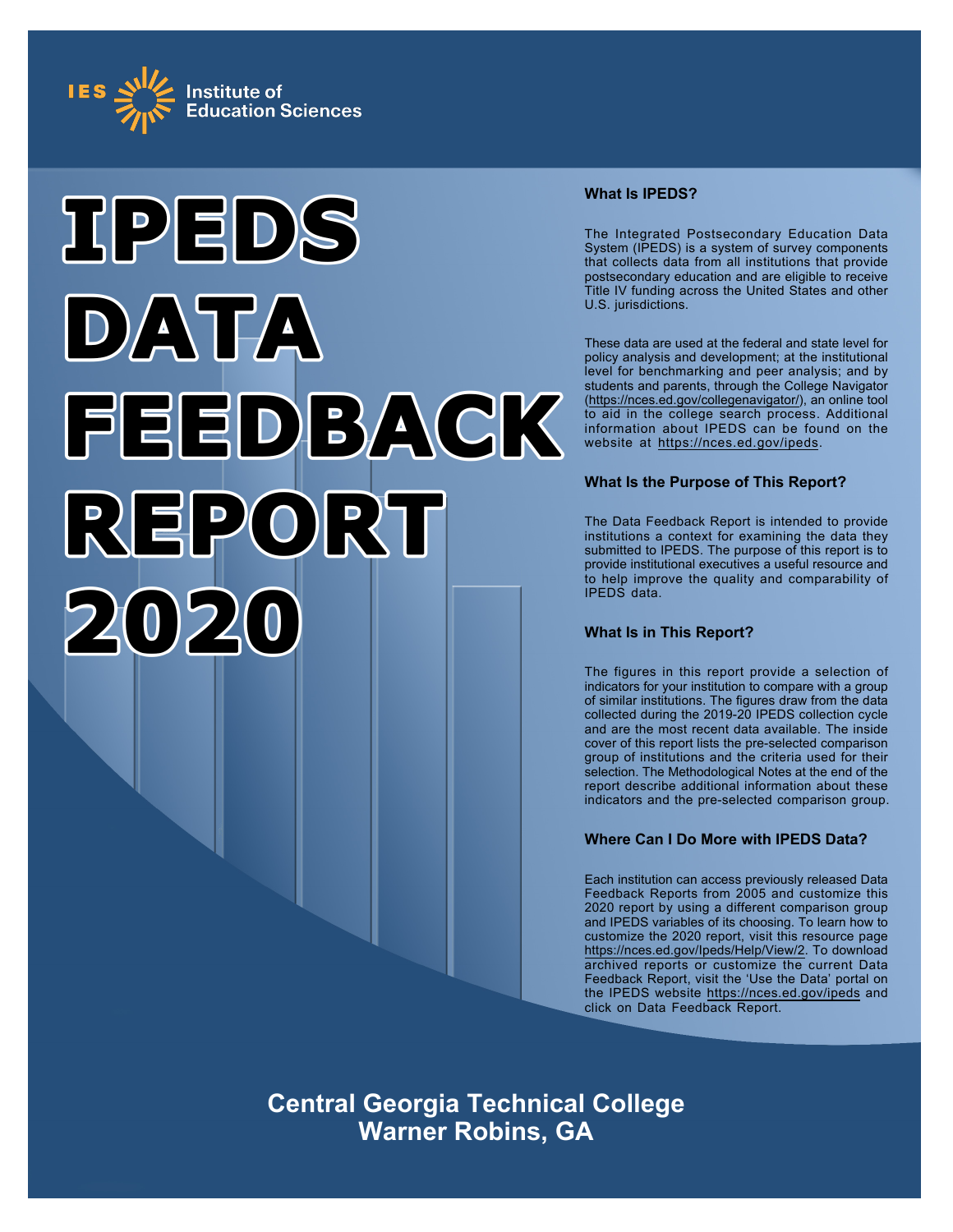## **COMPARISON GROUP**

Comparison group data are included to provide a context for interpreting your institution's indicators. If your institution did not define a custom comparison group for this report by July 13, 2020 NCES selected a comparison group for you. (In this case, the characteristics used to define the comparison group appears below.) The customized Data Feedback Report function available at<https://nces.ed.gov/ipeds/use-the-data/> can be used to reproduce the figures in this report using different peer groups.

The custom comparison group chosen by Central Georgia Technical College includes the following 8 institutions:

- Baton Rouge Community College (Baton Rouge, LA)
- Chattahoochee Technical College (Marietta, GA)
- Elizabethtown Community and Technical College (Elizabethtown, KY)
- Georgia Northwestern Technical College (Rome, GA)
- Greenville Technical College (Greenville, SC) Gwinnett Technical College (Lawrenceville, GA)
- Owensboro Community and Technical College (Owensboro, KY)
- West Georgia Technical College (Waco, GA)

### **The figures in this report have been organized and ordered into the following topic areas:**

| <b>Topic Area</b>                                    | <b>Figures</b>                       | Pages         |
|------------------------------------------------------|--------------------------------------|---------------|
| 1) Admissions (only for non-open-admissions schools) | [No charts applicable]               |               |
| 2) Student Enrollment                                | $1.2$ and $3$                        | 3             |
| 3) Awards                                            | 4                                    | 4             |
| 4) Charges and Net Price                             | $5$ and $6$                          | 4             |
| 5) Student Financial Aid                             | 7 and 8                              | 4 and 5       |
| 6) Military Benefits*                                | [No charts applicable]               |               |
| 7) Retention and Graduation Rates                    | 9, 10, 11, 12, 13, 14, 15, 16 and 17 | 5, 6, 7 and 8 |
| 8) Finance                                           | 18 and 19                            | 9             |
| 9) Staff                                             | 20 and 21                            | 9             |
| 10) Libraries*                                       | 22 and 23                            | 10            |

\*These figures only appear in customized Data Feedback Reports (DFRs), which are available through Use the Data portal on the IPEDS website.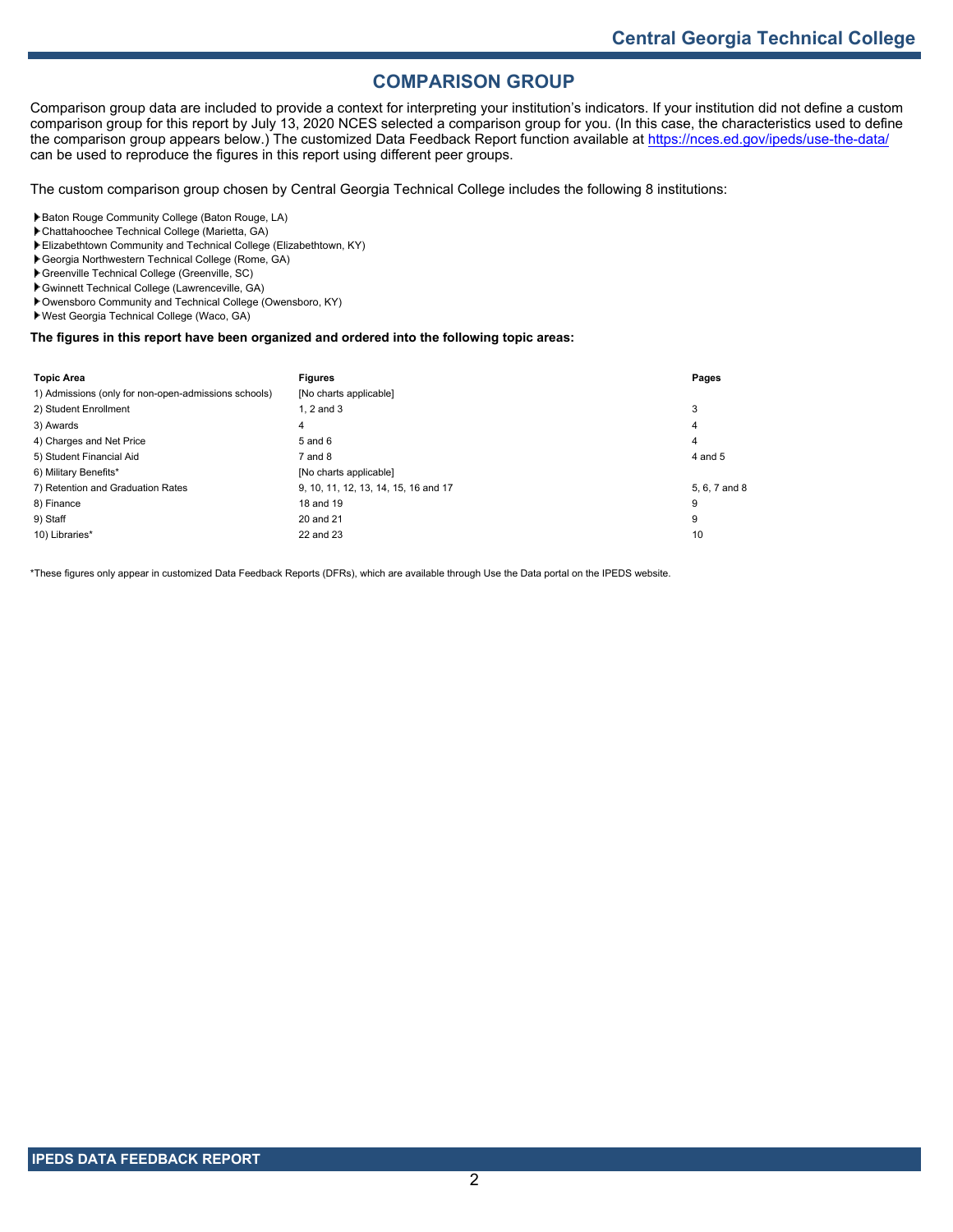



NOTE: For more information about disaggregation of data by race and ethnicity, see the Methodological Notes. Median values for the comparison group will not add to 100%. See 'Use of Median Values for Comparison Group' for how median values are determined. N is the number of institutions in the comparison group. SOURCE: U.S. Department of Education, National Center for Education Statistics, Integrated Postsecondary Education Data System (IPEDS): Spring 2020, Fall Enrollment component.

### **Figure 2. Unduplicated 12-month headcount (2018-19), total FTE enrollment (2018-19), and full- and part-time fall enrollment (Fall 2019)**

## **Figure 3. Percent of students enrolled in distance education courses, by amount of distance education: Fall 2019**



NOTE: For details on calculating full-time equivalent (FTE) enrollment, see Calculating FTE in the Methodological Notes. N is the number of institutions in the comparison group. SOURCE: U.S. Department of Education, National Center for Education Statistics, Integrated Postsecondary Education Data System (IPEDS): Fall 2019, 12-month Enrollment component and Spring 2020, Fall Enrollment component.



NOTE: N is the number of institutions in the comparison group.

SOURCE: U.S. Department of Education, National Center for Education Statistics, Integrated Postsecondary Education Data System (IPEDS): Spring 2020, Fall Enrollment component.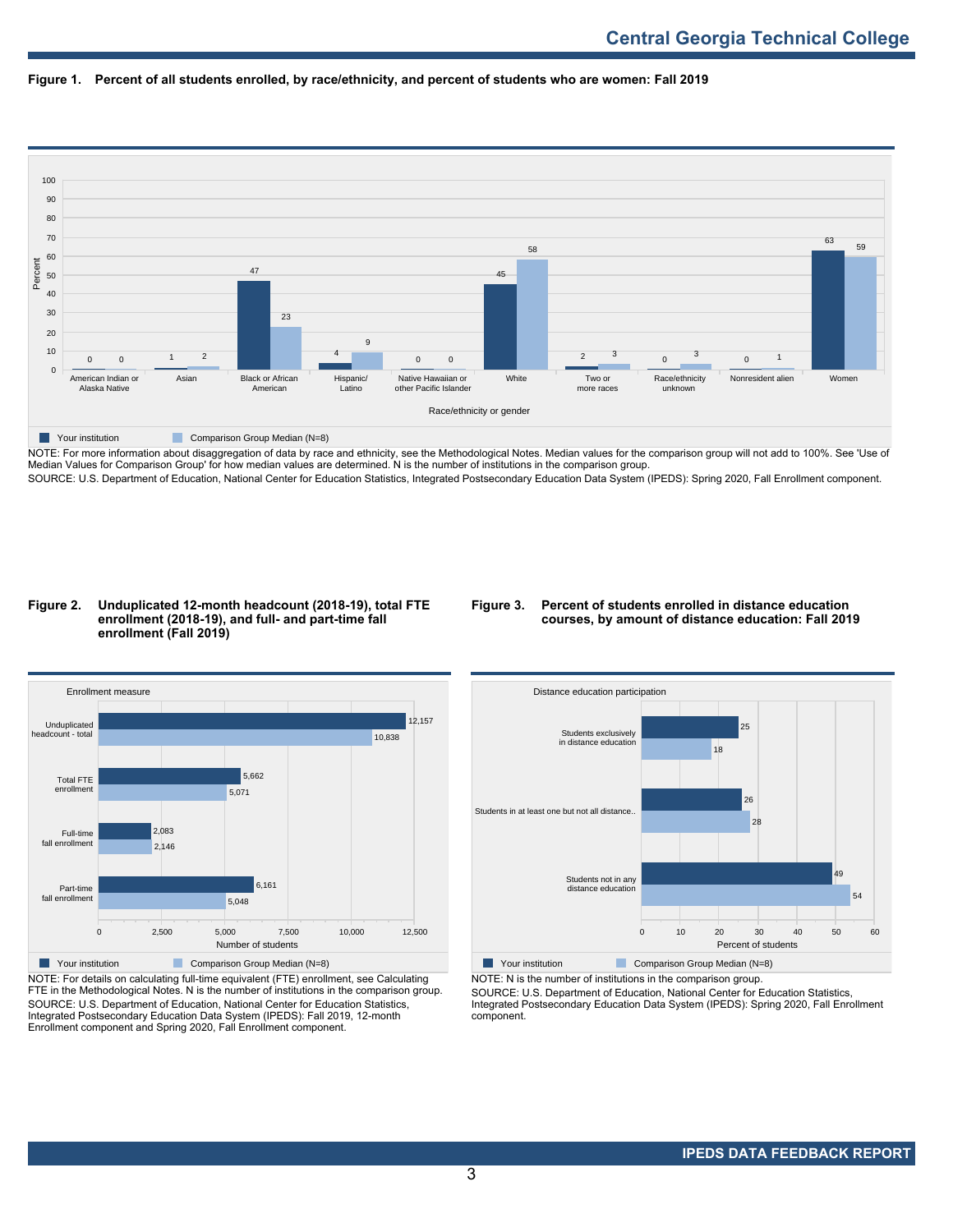**Figure 4. Number of subbaccalaureate degrees and certificates awarded, by level: 2018-19**



NOTE: N is the number of institutions in the comparison group. SOURCE: U.S. Department of Education, National Center for Education Statistics, Integrated Postsecondary Education Data System (IPEDS): Fall 2019, Completions component.

### **Figure 5. Tuition and required fees for full-time, first-time degree/certificate-seeking undergraduates: Academic years 2016-17 to 2019-20**



NOTE: The tuition and required fees shown here are the lowest reported from the categories of in-district, in-state, and out-of-state. N is the number of institutions in the comparison group.

SOURCE: U.S. Department of Education, National Center for Education Statistics, Integrated Postsecondary Education Data System (IPEDS): Fall 2019, Institutional Characteristics component.

#### **Figure 6. Average net price of attendance for full-time, first-time degree/certificate-seeking undergraduate students, who were awarded grant or scholarship aid: 2016-17 to 2018- 19**



NOTE: Average net price is for full-time, first-time degree/certificate-seeking undergraduate students and is generated by subtracting the average amount of federal, state/local government, and institutional grant and scholarship awarded aid from the total cost of attendance. Total cost of attendance is the sum of published tuition and required fees, books and supplies, and the average room and board and other expenses. For details, see the Methodological Notes. N is the number of institutions in the comparison group.

SOURCE: U.S. Department of Education, National Center for Education Statistics, Integrated Postsecondary Education Data System (IPEDS): Fall 2019, Institutional Characteristics component and Winter 2019-20, Student Financial Aid component.

### **Figure 7. Percent of full-time, first-time degree/certificate-seeking undergraduate students who were awarded grant or scholarship aid, or loans, by type of aid: 2018-19**



NOTE: Any grant aid above includes grant or scholarship aid awarded from the federal government, state/local government, or the institution. Federal grants includes Pell grants and other federal grants. Any loans includes federal loans and other loans awarded to students. For details on how students are counted for financial aid reporting, see Cohort Determination in the Methodological Notes. N is the number of institutions in the comparison group.

SOURCE: U.S. Department of Education, National Center for Education Statistics, Integrated Postsecondary Education Data System (IPEDS): Winter 2019-20, Student Financial Aid component.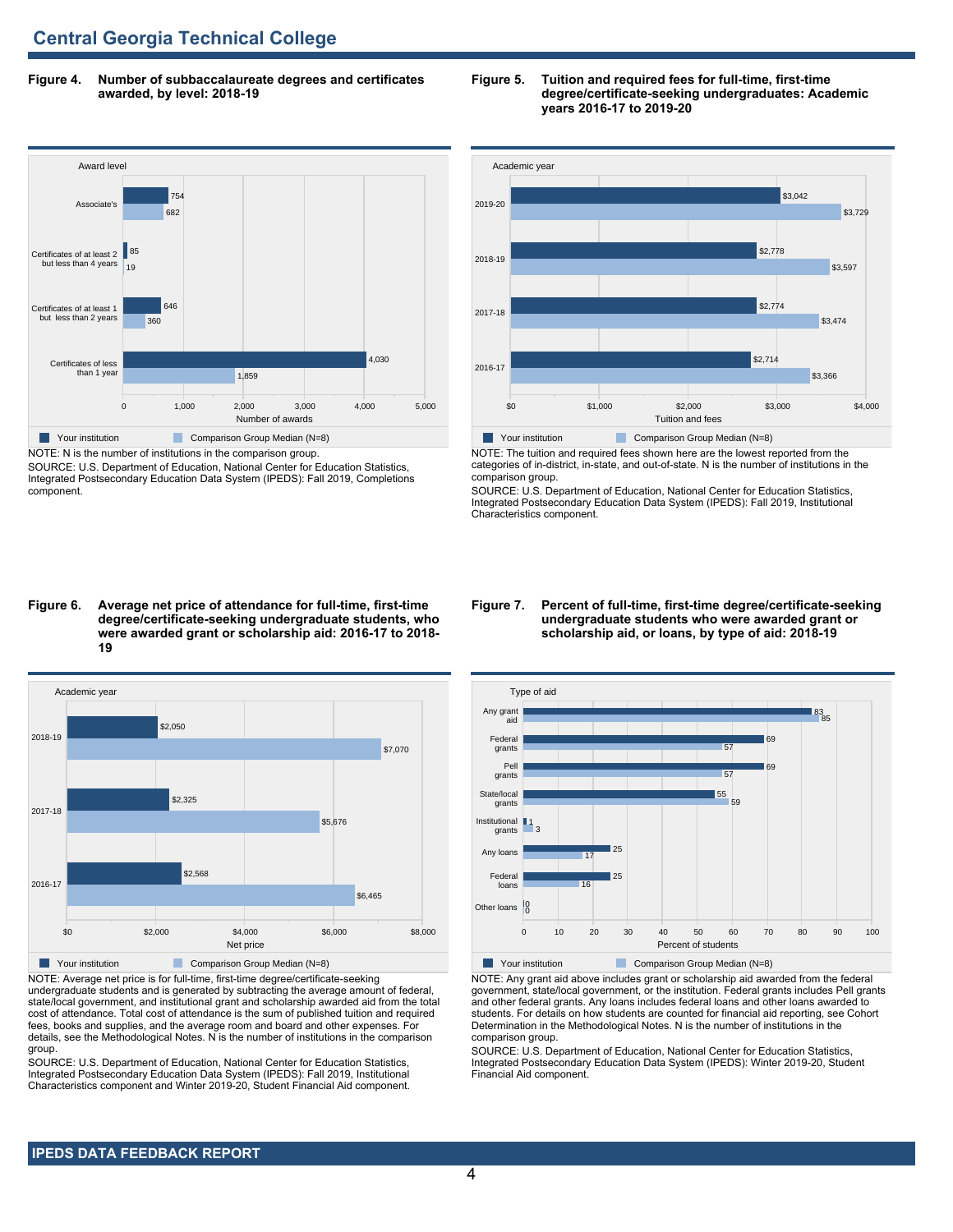**Figure 8. Average amounts of awarded grant or scholarship aid, or loans awarded to full-time, first-time degree/certificateseeking undergraduate students, by type of aid: 2018-19**

**Figure 9. Retention rates of first-time degree/certificate seeking students, attendance status: Fall 2018 cohort**



NOTE: Any grant aid above includes grant or scholarship aid awarded from the federal government, state/local government, or the institution. Federal grants includes Pell grants and other federal grants. Any loans includes federal loans and other loans awarded to students. Average amounts of aid were calculated by dividing the total aid awarded by the total number of recipients in each institution. N is the number of institutions in the comparison group.

SOURCE: U.S. Department of Education, National Center for Education Statistics, Integrated Postsecondary Education Data System (IPEDS): Winter 2019-20, Student Financial Aid component.

#### **Figure 10. Graduation and transfer-out rates of full-time, first-time degree/certificate-seeking undergraduates within 150% of normal time to program completion: 2016 cohort**



NOTE: Graduation rate cohort includes all full-time, first-time degree/certificate-seeking undergraduate students. Graduation and transfer-out rates are the Student Right-to-Know rates. Only institutions with mission to prepare students to transfer are required to report transfer out. For more details, see the Methodological Notes. N is the number of institutions in the comparison group.

SOURCE: U.S. Department of Education, National Center for Education Statistics, Integrated Postsecondary Education Data System (IPEDS): Winter 2019-20, Graduation Rates component.



NOTE: Retention rates are measured from the fall of first enrollment to the following fall. Academic reporting institutions report retention data for the Fall 2018 cohort of students who are still enrolled as of the institution's official fall reporting date or as of October 15, 2019. Program reporters determine the cohort with enrollment any time between August 1 - October 31, 2018 and retention based on August 1, 2019.

SOURCE: U.S. Department of Education, National Center for Education Statistics, Integrated Postsecondary Education Data System (IPEDS): Spring 2020, Fall Enrollment component.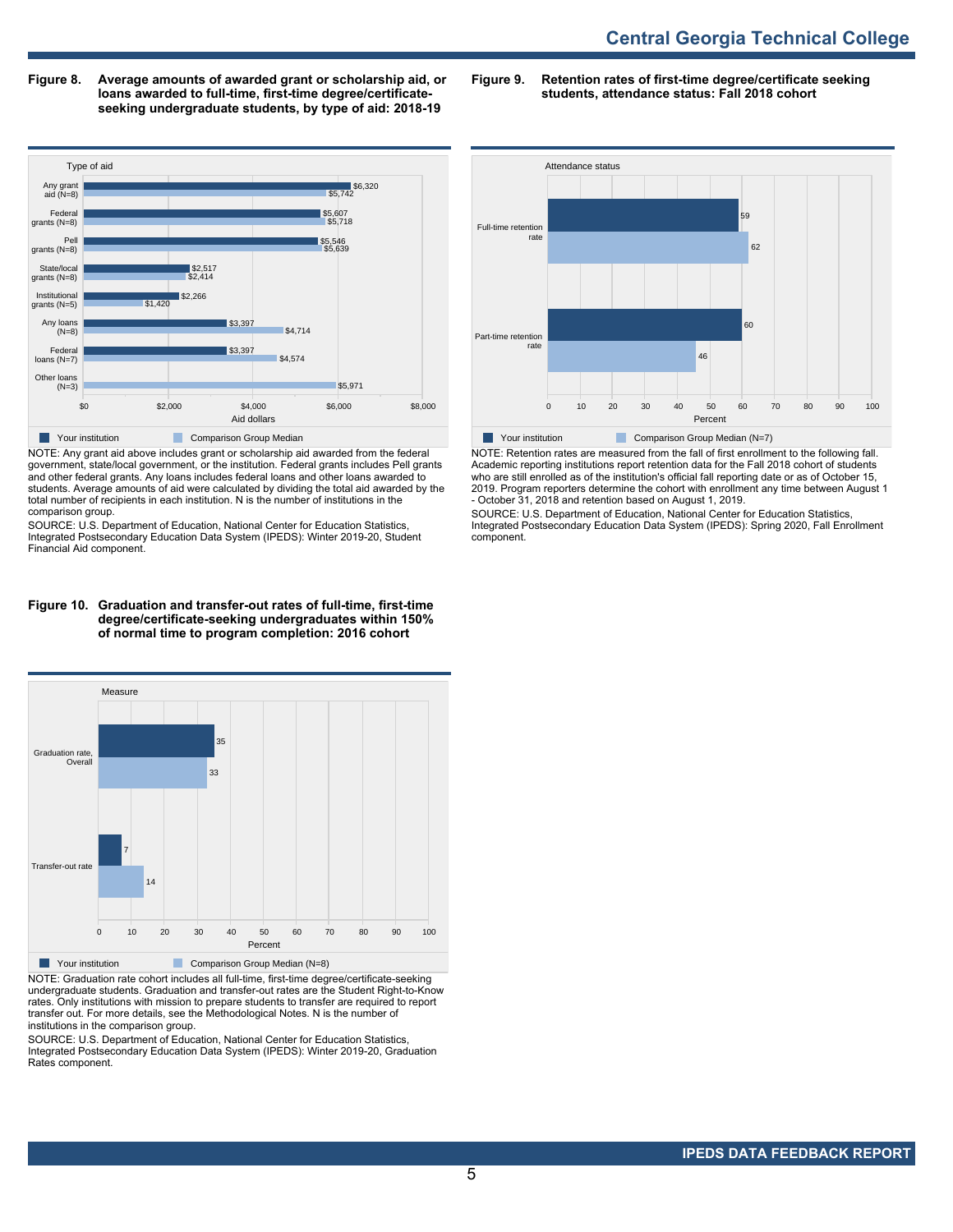**Figure 11. Graduation rates of full-time, first-time degree/certificate-seeking undergraduates within 150% of normal time to program completion, by race/ethnicity: 2016 cohort**



NOTE: For more information about disaggregation of data by race and ethnicity, see the Methodological Notes. The graduation rates are the Student Right-to-Know (SRK) rates. Median values for the comparison group will not add to 100%. N is the number of institutions in the comparison group.

SOURCE: U.S. Department of Education, National Center for Education Statistics, Integrated Postsecondary Education Data System (IPEDS): Winter 2019-20, Graduation Rates component.

### **Figure 12. Graduation rates of full-time, first-time degree/certificateseeking undergraduates within 150% of normal time to program completion, by type of aid: 2016 cohort**

### **Figure 13. Graduation rates of full-time, first-time degree/certificateseeking undergraduates within normal time, and 150% and 200% of normal time to completion: 2015 cohort**



NOTE: Graduation rate cohort includes all full-time, first-time degree/certificate-seeking undergraduate students. Data were collected on those students, who at entry of the cohort, were awarded a Pell Grant and students who were awarded a Subsidized Stafford loan, but did not receive a Pell Grant. Graduation rates are the Student Right-to-Know rates. For more details, see the Methodological Notes. N is the number of institutions in the comparison group.

SOURCE: U.S. Department of Education, National Center for Education Statistics, Integrated Postsecondary Education Data System (IPEDS): Winter 2019-20, Graduation Rates component.



NOTE: The 150% graduation rate is the Student Right-to-Know (SRK) rates; the Normal time and 200% rates are calculated using the same methodology. For details, see the Methodological Notes. N is the number of institutions in the comparison group. SOURCE: U.S. Department of Education, National Center for Education Statistics, Integrated Postsecondary Education Data System (IPEDS): Winter 2019-20, 200% Graduation Rates component.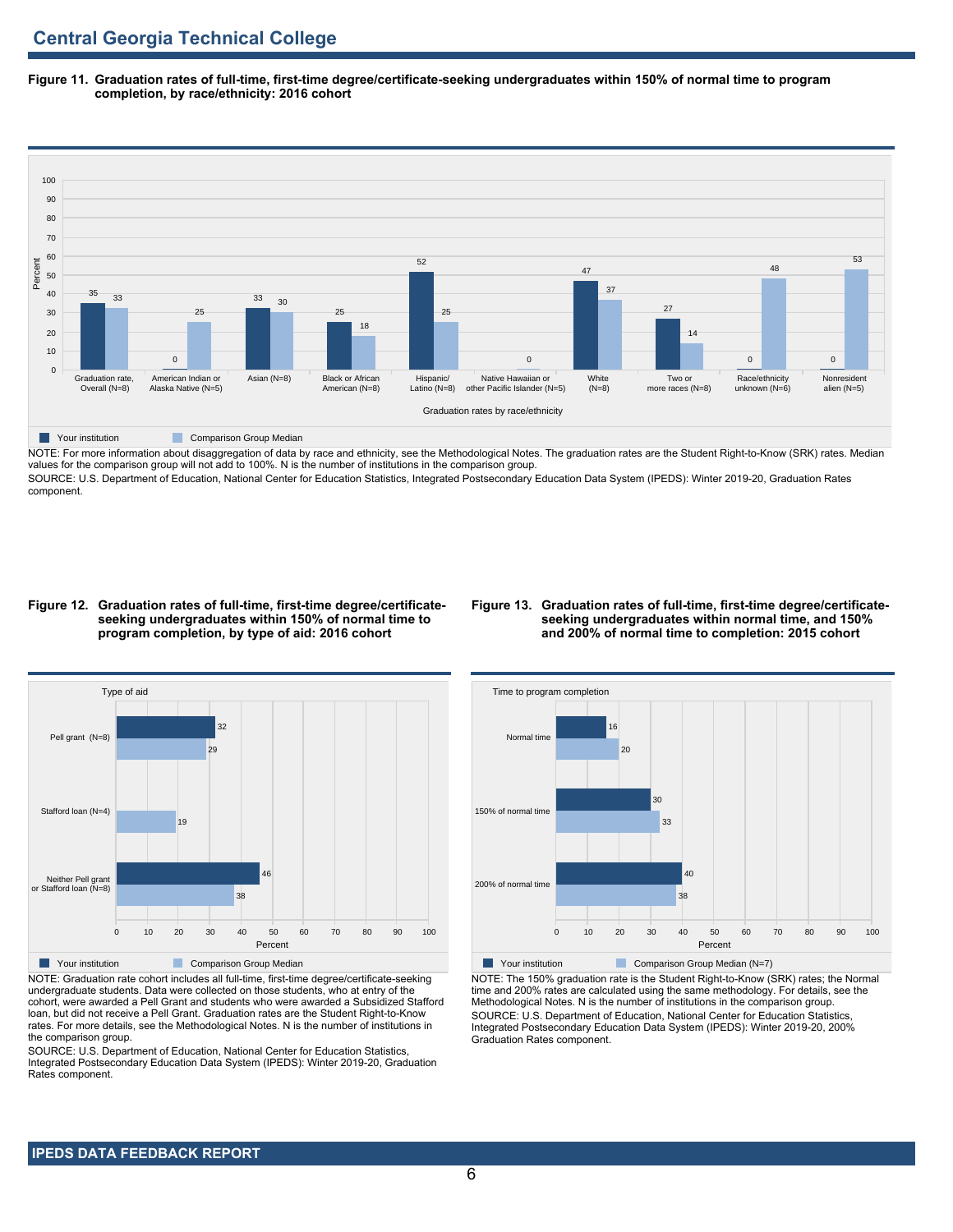### **Figure 14. Award and enrollment rates of first-time, full-time, degree/certificate-seeking undergraduates after 8 years of entry, by Pell status: 2011-12 cohort**



NOTE: Award measures are based on the highest award received after 8 years of entry and enrollment measures are based on students who did not receive an award after 8 years of entry. Student cohorts (i.e., First-time, full-time; First-time, part-time; Non-first-time, full-time; and Non-first-time, part-time) are degree/certificate-seeking undergraduate students who entered the institution between July 1, 2011-June 30, 2012. Pell recipients are students with demonstrated financial need. For more details, see the Methodological Notes. N is the number of institutions in the comparison group. Medians are not reported for comparison groups with less than three values.

SOURCE: U.S. Department of Education, National Center for Education Statistics, Integrated Postsecondary Education Data System (IPEDS): Winter 2019-20, Outcome Measures component.

### **Figure 15. Award and enrollment rates of first-time, part-time, degree/certificate-seeking undergraduates after 8 years of entry, by Pell status: 2011-12 cohort**



NOTE: Award measures are based on the highest award received after 8 years of entry and enrollment measures are based on students who did not receive an award after 8 years of entry. Student cohorts (i.e., First-time, full-time; First-time, part-time; Non-first-time, full-time; and Non-first-time, part-time) are degree/certificate-seeking undergraduate students who entered the institution between July 1, 2011-June 30, 2012. Pell recipients are students with demonstrated financial need. For more details, see the Methodological Notes. N is the number of institutions in the comparison group. Medians are not reported for comparison groups with less than three values. SOURCE: U.S. Department of Education, National Center for Education Statistics, Integrated Postsecondary Education Data System (IPEDS): Winter 2019-20, Outcome Measures component.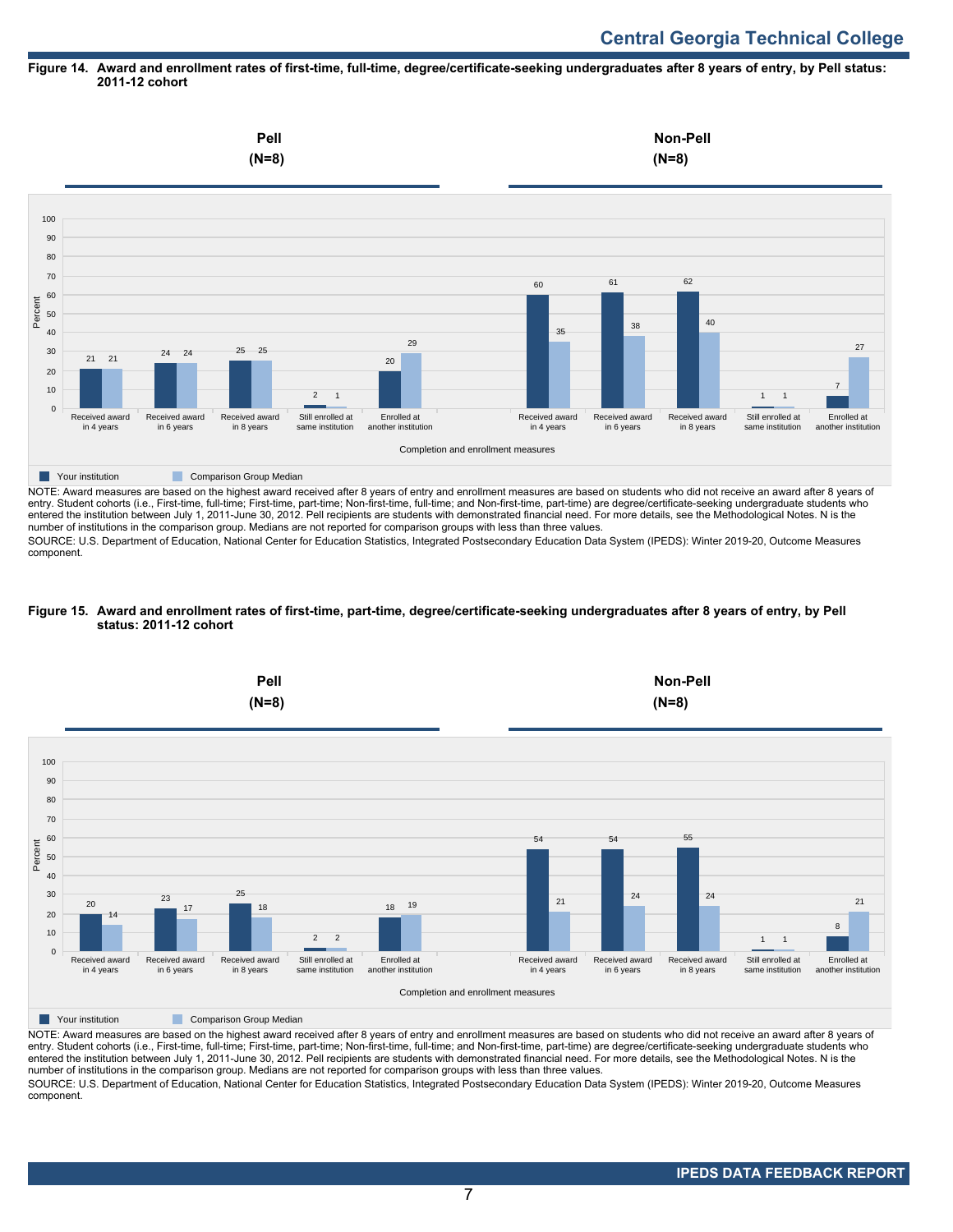### **Figure 16. Award and enrollment rates of non-first-time, full-time, degree/certificate-seeking undergraduates after 8 years of entry, by Pell status: 2011-12 cohort**



NOTE: Award measures are based on the highest award received after 8 years of entry and enrollment measures are based on students who did not receive an award after 8 years of entry. Student cohorts (i.e., First-time, full-time; First-time, part-time; Non-first-time, full-time; and Non-first-time, part-time) are degree/certificate-seeking undergraduate students who entered the institution between July 1, 2011-June 30, 2012. Pell recipients are students with demonstrated financial need. For more details, see the Methodological Notes. N is the number of institutions in the comparison group. Medians are not reported for comparison groups with less than three values.

SOURCE: U.S. Department of Education, National Center for Education Statistics, Integrated Postsecondary Education Data System (IPEDS): Winter 2019-20, Outcome Measures component.

### **Figure 17. Award and enrollment rates of non-first-time, part-time, degree/certificate-seeking undergraduates after 8 years of entry, by Pell status: 2011-12 cohort**



NOTE: Award measures are based on the highest award received after 8 years of entry and enrollment measures are based on students who did not receive an award after 8 years of entry. Student cohorts (i.e., First-time, full-time; First-time, part-time; Non-first-time, full-time; and Non-first-time, part-time) are degree/certificate-seeking undergraduate students who entered the institution between July 1, 2011-June 30, 2012. Pell recipients are students with demonstrated financial need. For more details, see the Methodological Notes. N is the number of institutions in the comparison group. Medians are not reported for comparison groups with less than three values. SOURCE: U.S. Department of Education, National Center for Education Statistics, Integrated Postsecondary Education Data System (IPEDS): Winter 2019-20, Outcome Measures component.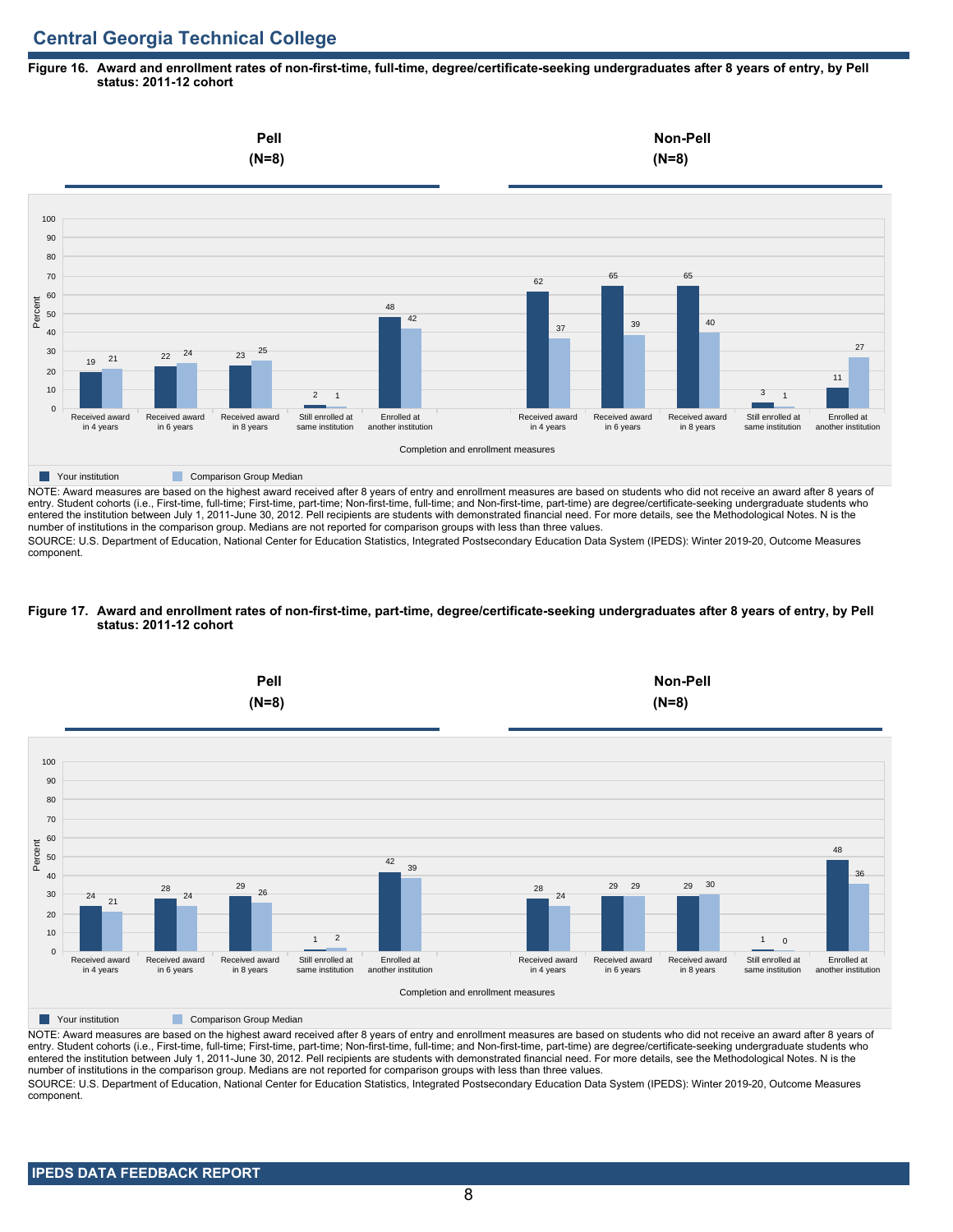**Central Georgia Technical College** 

**Figure 18. Percent distribution of core revenues, by source: Fiscal year 2019**

**Figure 19. Core expenses per FTE enrollment, by function: Fiscal year 2019**



NOTE: The comparison group median is based on those members of the comparison group that report finance data using the same accounting standards as the comparison institution. For more information, see the Methodological Notes. N is the number of institutions in the comparison group.

SOURCE: U.S. Department of Education, National Center for Education Statistics, Integrated Postsecondary Education Data System (IPEDS): Spring 2020, Finance component.



NOTE: Expenses per full-time equivalent (FTE) enrollment, particularly instruction, may be inflated because finance data includes all core expenses while FTE reflects credit activity only. For details on calculating FTE enrollment and a detailed definition of core expenses, see the Methodological Notes. N is the number of institutions in the comparison group. SOURCE: U.S. Department of Education, National Center for Education Statistics, Integrated Postsecondary Education Data System (IPEDS): Fall 2019, 12-month Enrollment component and Spring 2020, Finance component.

### **Figure 20. Full-time equivalent staff, by occupational category: Fall 2019**



NOTE: Graduate assistants are not included. For calculation details, see the Methodological Notes. N is the number of institutions in the comparison group. SOURCE: U.S. Department of Education, National Center for Education Statistics, Integrated Postsecondary Education Data System (IPEDS): Spring 2020, Human Resources component.

### **Figure 21. Average salaries of full-time instructional non-medical staff equated to 9-months worked, by academic rank: Academic year 2019-20**



NOTE: See Methodology Notes for more details on average salary. N is the number of institutions in the comparison group. Medians are not reported for comparison groups with less than three values.

SOURCE: U.S. Department of Education, National Center for Education Statistics, Integrated Postsecondary Education Data System (IPEDS): Spring 2020, Human Resources component.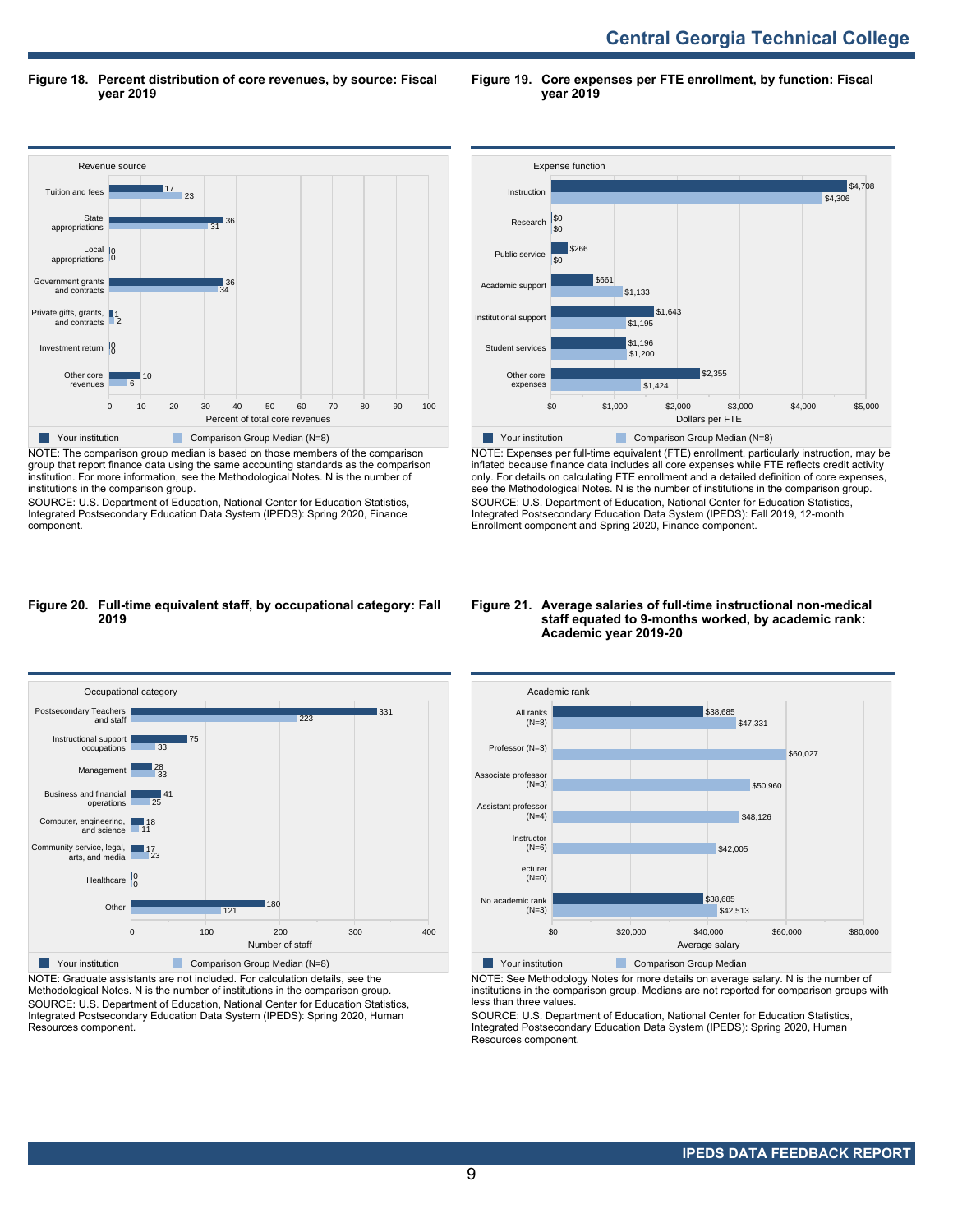**Figure 22. Percent distribution of library collection, by material type: Fiscal Year 2019**

#### **Figure 23. Percent distribution of library expenses, by function: Fiscal Year 2019**



SOURCE: U.S. Department of Education, National Center for Education Statistics, Integrated Postsecondary Education Data System (IPEDS): Spring 2020, Academic Libraries component.



NOTE: N is the number of institutions in the comparison group. SOURCE: U.S. Department of Education, National Center for Education Statistics, Integrated Postsecondary Education Data System (IPEDS): Spring 2020, Academic Libraries component.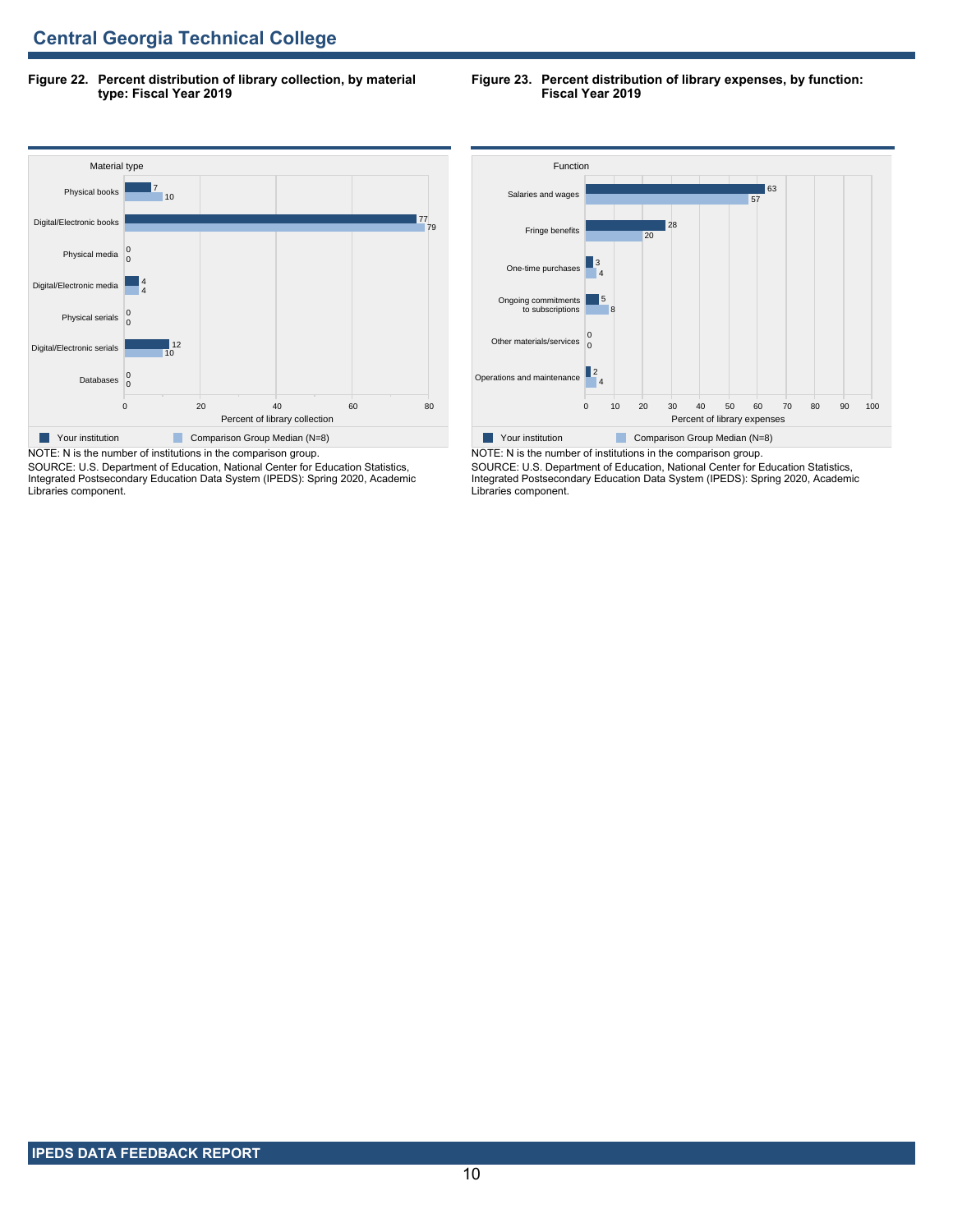## **METHODOLOGICAL NOTES**

## **Overview**

This report is based on data supplied by institutions to IPEDS during 2019-20 data collection year. Response rates exceeded 99% for most surveys. IPEDS data release memos at <https://nces.ed.gov/ipeds/use-the-data/survey-components> provide an overview of the number of institutions responding to the survey components. Furthermore, data used in this report are provisional level and may be revised for a limited time through the IPEDS Prior Year Revision system.

## **Use of Median Values for Comparison Group**

This report compares your institution's data to the median value for the comparison group for each indicator shown in the figure. If more than one indicator is present in a figure, the median values are determined separately for each indicator. Medians are not displayed for comparison groups with fewer than three values. Where percentage distributions are presented, median values may not add to 100%. To access all the data used to create the figures included in this report, go to 'Use the Data' portal on the IPEDS website at this provided link (<https://nces.ed.gov/ipeds>).

## **Missing Indicators**

If a indicator is not reported for your institution, the omission indicates that the indicator is not relevant to your institution and the data were not collected. Not all notes may be applicable to your report.

## **Use of Imputed Data**

All IPEDS data are subject to imputation for total (institutional) and partial (item) nonresponse. If necessary, imputed values were used to prepare your report.

## **Data Confidentiality**

IPEDS data are not collected under a pledge of confidentiality.

## **Disaggregation of Data by Race/Ethnicity**

When applicable, some indicators are disaggregated by race/ethnicity. Data disaggregated by race/ethnicity have been reported using the 1997 Office of Management and Budget categories. Detailed information about the race/ethnicity categories can be found at <https://nces.ed.gov/ipeds/Section/Resources>.

## **Cohort Determination for Reporting Student Financial Aid, Graduation Rates, and Outcome Measures**

Student cohorts for reporting Student Financial Aid and Graduation Rates data are based on the reporting type of the institution. For institutions that report based on an academic year (those operating on standard academic terms), student counts and cohorts are based on fall term data. Student counts and cohorts for program reporters (those that do not operate on standard academic terms) are based on unduplicated counts of students enrolled during a full 12-month period.

Student cohorts for reporting Outcome Measures are based on a full-year cohort from July 1-June 30 for all degree-granting institutions.

## **DESCRIPTION OF INDICATORS USED IN THE FIGURES**

## **Admissions (only for non-open-admissions schools)**

### *Admissions and Test Score Data*

Admissions and test score data are presented only for institutions that do not have an open admission policy, and apply to first-time, degree/certificate-seeking undergraduate students only. Applicants include only those students who fulfilled all requirements for consideration for admission and who were notified of one of the following actions: admission, non-admission, placement on a wait list, or application withdrawn (by applicant or institution). Admitted applicants (admissions) include wait-listed students who were subsequently offered admission. Early decision, early action, and students who began studies during the summer prior to the fall reporting period are included. For customized Data Feedback Reports, test scores are presented only if scores are required for admission.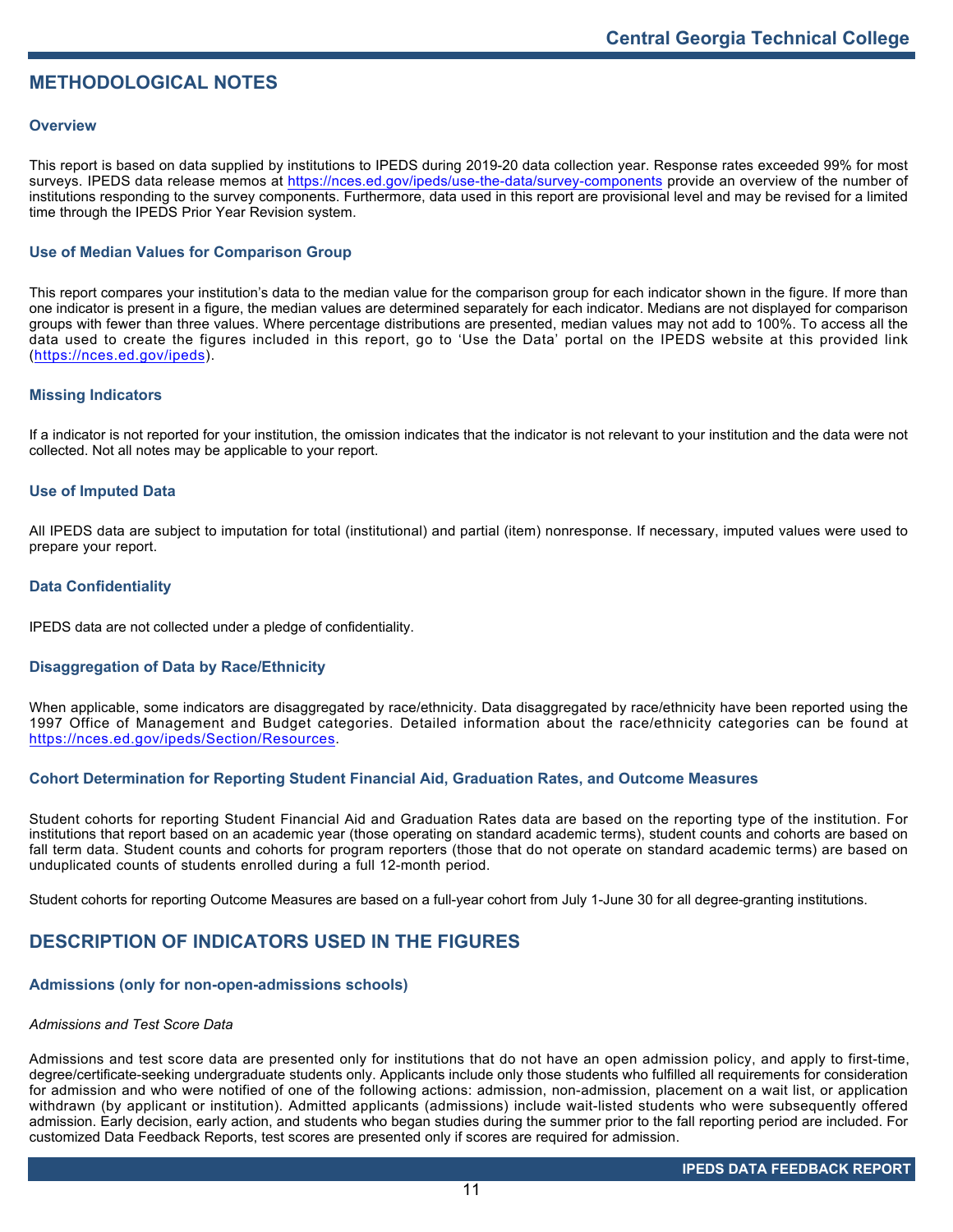## **Student Enrollment**

## *Enrollment Counts*

12-month Enrollment captures a cumulative unduplicated headcount of enrollment over the full 12-month period beginning July 1 and ending June 30. In contrast, Fall Enrollment captures number of students enrolled on a particular date in the fall. Fall enrollment is often referred to as a "snapshot" of an institution"s enrollment at a specific time.

## *FTE Enrollment*

The full-time equivalent (FTE) enrollment used in this report is the sum of the institution's FTE undergraduate enrollment and FTE graduate enrollment (as calculated from or reported on the 12-month Enrollment component). Undergraduate and graduate FTE are estimated using 12-month instructional activity (credit and/or contact hours). See "Calculation of FTE Students (using instructional activity)" in the IPEDS Glossary at <https://surveys.nces.ed.gov/ipeds/VisGlossaryAll.aspx>.

### *Total Entering Undergraduate Students*

Total entering students are students at the undergraduate level, both full- and part-time, new to the institution in the fall term (or the prior summer term who returned in the fall). This includes all first-time undergraduate students, students transferring into the institution at the undergraduate level, and non-degree/certificate-seeking undergraduates entering in the fall. Only degree-granting, academic year reporting institutions provide total entering student data.

## **Completions**

### *Completions and Completers*

Completions collects data on undergraduate and graduate completions and completers in a 12-month period. Completions are the counts of postsecondary awards granted where each award reported once but multiple awards may be reported for one recipient. Completers are the counts of students granted postsecondary awards. The count of completers is collected in two ways. The first way counts all completers, while the second way counts completers by award level (e.g., number of associate's completers, number of bachelor's completers).

## **Student Financial Aid**

### *Financial Aid Recipients and Amounts*

Student Financial Aid collects the counts of undergraduate students awarded different types of financial aid and the total amounts of aid awarded. The average dollar amount of aid awarded is then calculated. In addition, Student Financial Aid collects counts of full-time, first-time undergraduate student awarded aid and amounts of aid, and counts of undergraduate and graduate students receiving military educational benefits.

### **Charges and Average Net Price**

## *Average Institutional Net Price*

IPEDS collects data to calculate average net price at each institution for two groups of undergraduate students: those awarded grant aid and those awarded Title IV federal aid.

Average net price is calculated for full-time, first-time degree/certificate-seeking undergraduates who were awarded grant or scholarship aid from the federal government, state/local government, or the institution anytime during the full aid year. For public institutions, this includes only students who paid the in-state or in-district tuition rate. Other sources of grant aid are excluded. Average net price is generated by subtracting the average amount of federal, state/local government, and institutional grant and scholarship aid from the total cost of attendance. Total cost of attendance is the sum of published tuition and required fees, books and supplies, and the average room and board and other expenses.

For the purpose of the IPEDS reporting, aid awarded refers to financial aid that was awarded to, and accepted by, a student. This amount may differ from the aid amount that is disbursed to a student.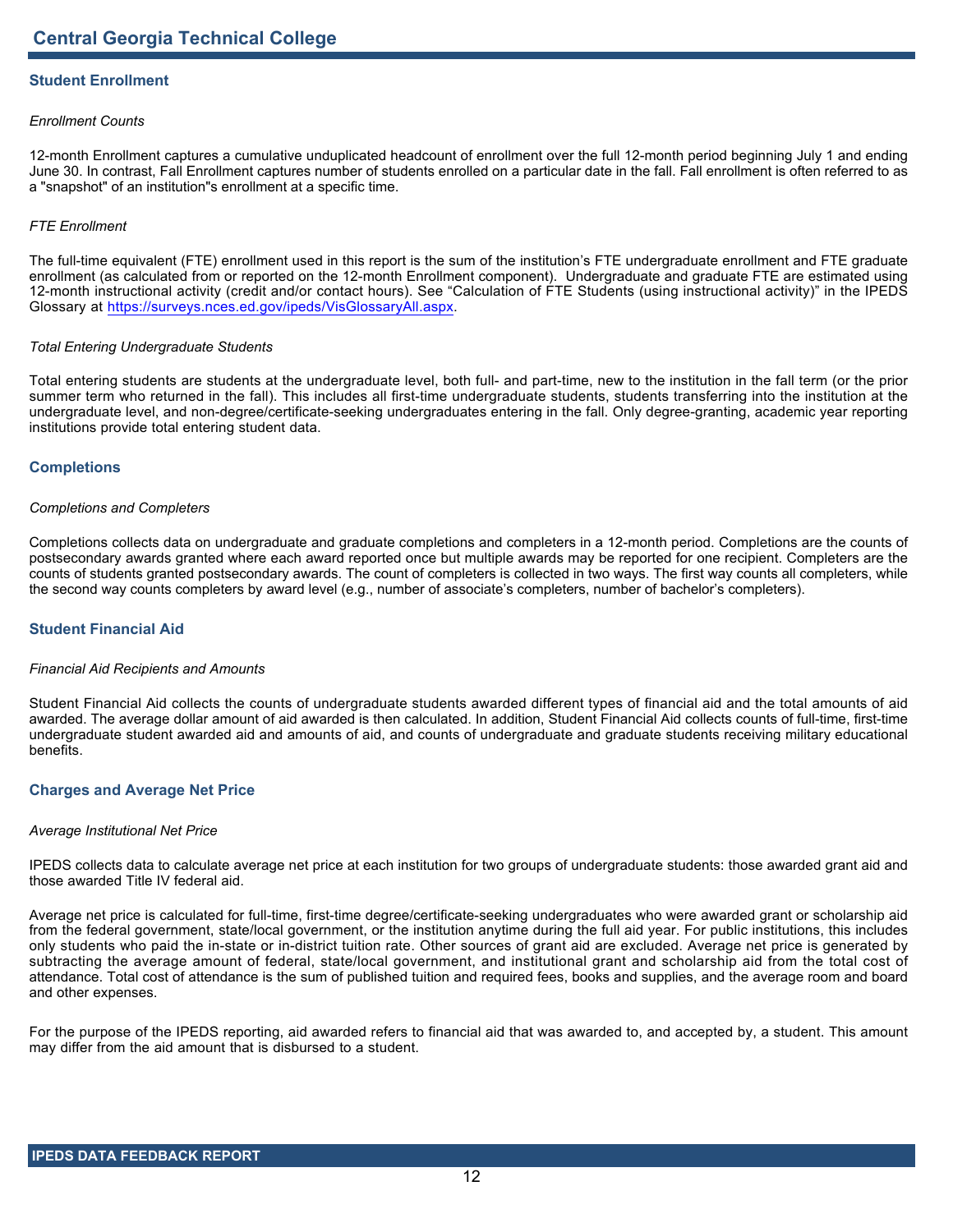## **Retention, Graduation Rates, and Outcome Measures**

## *Retention Rates*

Retention rates are measures of the rate at which students persist in their educational program at an institution, expressed as a percentage. For four-year institutions, this is the percentage of first-time bachelors (or equivalent) degree-seeking undergraduates from the previous fall who are again enrolled in the current fall. For all other institutions this is the percentage of first-time degree/certificate-seeking students from the previous fall who either re-enrolled or successfully completed their program by the current fall. The full-time retention rate is calculated using the percentage of full-time, first-time degree/certificate-seeking undergraduates, while the part-time rate is calculated using the percentage of part-time, first-time degree/certificate-seeking undergraduates.

### *Graduation Rates and Transfer-out Rate*

Graduation rates are those developed to satisfy the requirements of the Student Right-to-Know Act and Higher Education Act, as amended, and are defined as the total number of individuals from a given cohort of full-time, first-time degree/certificate-seeking undergraduates who completed a degree or certificate within a given percent of normal time to complete all requirements of the degree or certificate program; divided by the total number of students in the cohort of full-time, first-time degree/certificate-seeking undergraduates minus any allowable exclusions. Institutions are permitted to exclude from the cohort students who died or were totally and permanently disabled; those who left school to serve in the armed forces or were called up to active duty; those who left to serve with a foreign aid service of the federal government, such as the Peace Corps; and those who left to serve on an official church mission.

A further extension of the traditional Graduation Rates (GR) component which carries forward 100% and 150% graduation rates data previously reported in the GR component is the Graduation Rates 200% (GR200) component, which requests information on any additional completers and exclusions from the cohort between 151% and 200% normal time for students to complete all requirements of their program of study.

Transfer-out rate is the total number of students from the cohort who are known to have transferred out of the reporting institution (without earning a degree/award) and subsequently re-enrolled at another institution within the same time period; divided by the same adjusted cohort (initial cohort minus allowable exclusions) as described above. Only institutions with a mission that includes providing substantial preparation for students to enroll in another eligible institution are required to report transfers out.

### *Outcome Measures Data*

Alternative measures of student success are reported by degree-granting institutions to describe the outcomes of four degree/certificateseeking undergraduate student groups: First-time, full-time (FTFT); First-time, part-time (FTPT); Non-first-time, full-time entering (NFTFT); and Non-first-time, part-time entering (NFTPT). Additionally, each of the four cohorts collects data on two subcohorts: Pell grant recipients and non -Pell grant recipients. These measures provide the 4-year, 6-year, and 8-year award rates (or completions rates) after entering an institution. NCES calculates award rates by dividing a cohort's or subcohort's adjusted cohort into the number of total awards at 4-year, 6-year, and 8 year status points.

The initial cohort can be revised and take allowable exclusions resulting in an adjusted cohort. Institutions are permitted to exclude from the initial cohort students who died or were totally and permanently disabled; those who left school to serve in the armed forces or were called up to active duty; those who left to serve with a foreign aid service of the federal government, such as the Peace Corps; and those who left to serve on an official church mission.

The highest award and the type of award (i.e., certificate, Associate's, or Bachelor's) are reported at each status point. For students who did not earn an undergraduate award after 8-years of entry, the enrollment statuses are reported as either still enrolled at the institution, or subsequently transferred out of the institution. Unlike the Graduation Rates data, all institutions must report on a full-year cohort (students entering July 1 of one year to June 30 to the next) and on their transfer out students, regardless if the institution has a mission that provides substantial transfer preparation.

### **Finance**

## *Core Revenues*

Core revenues for public institutions reporting under GASB standards include tuition and fees; government (federal, state, and local) appropriations and operating and nonoperating grants/contracts; private gifts, grants, and contracts (private operating grants/contracts plus gifts and contributions from affiliated entities); sales and services of educational activities; investment income; other operating and nonoperating sources; and other revenues and additions (capital appropriations and grants and additions to permanent endowments). "Other core revenues" include federal appropriations, sales and services of educational activities, other operating and nonoperating sources, and other revenues and additions.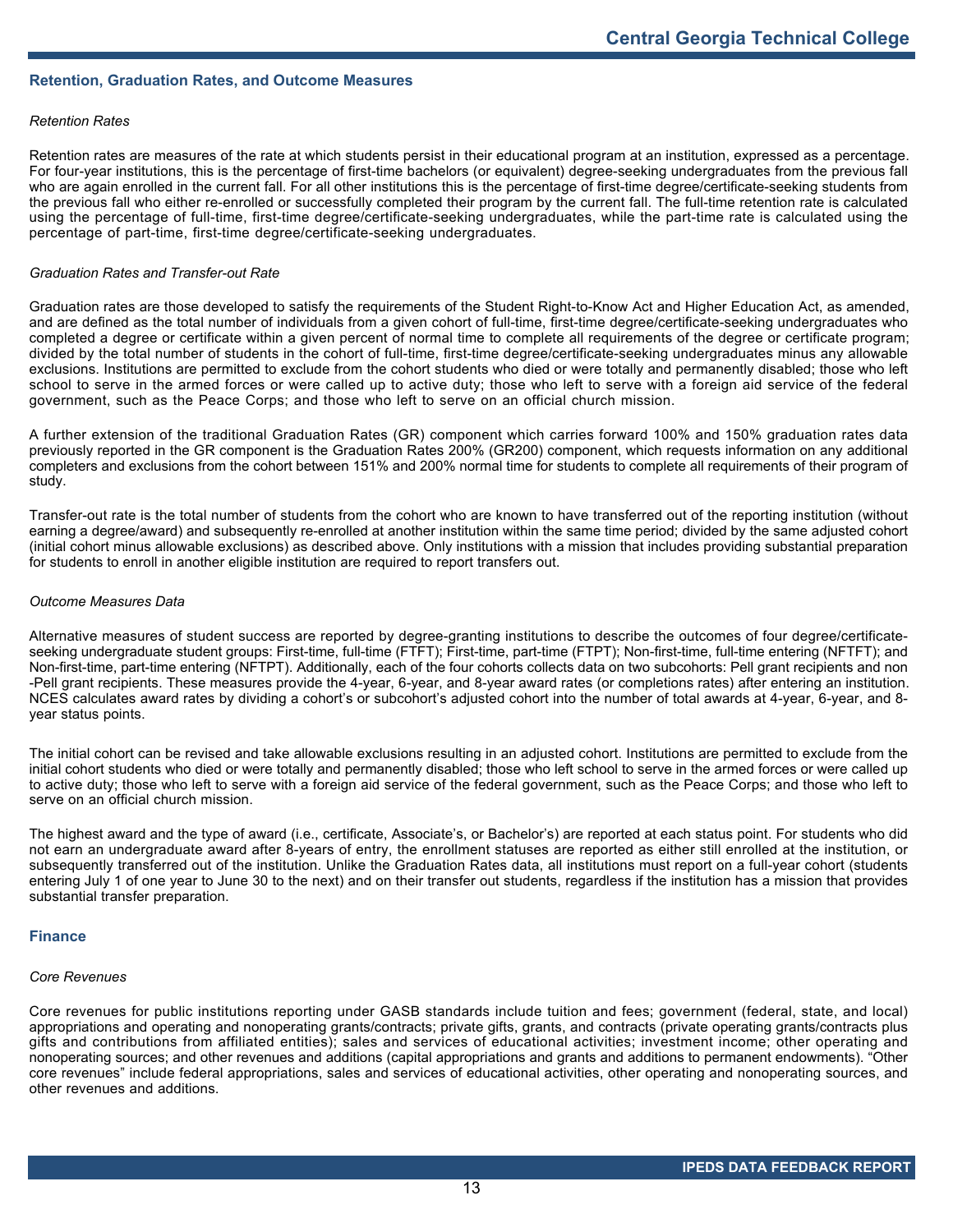Core revenues for private, not-for-profit institutions (and a small number of public institutions) reporting under FASB standards include tuition and fees; government (federal, state, and local) appropriations and grants/contracts; private gifts, grants and contracts (including contributions from affiliated entities); investment return; sales and services of educational activities; and other sources (a generated category of total revenues minus the sum of core and noncore categories on the Finance component). "Other core revenues" include government (federal, state, and local) appropriations, sales and services of educational activities, and other sources.

Core revenues for private, for-profit institutions reporting under FASB standards include tuition and fees; government (federal, state, and local) appropriations and grants/contracts; private grants/ contracts; investment income; sales and services of educational activities; and other sources (a generated category of total revenues minus the sum of core and noncore categories on the Finance component). "Other core revenues" include government (federal, state, and local) appropriations and other sources.

At degree-granting institutions, core revenues exclude revenues from auxiliary enterprises (e.g., bookstores and dormitories), hospitals, and independent operations. Non-degree-granting institutions do no report revenue from auxiliary enterprises in a separate category, and thus may include these amounts in the core revenues from other sources.

### *Core Expenses*

Core expenses include expenses for instruction, research, public service, academic support, student services, institutional support, scholarships and fellowships (GASB) or net grant aid to students (FASB) and other expenses. Core expenses exclude expenses for auxiliary enterprises, hospitals, and independent operations. "Other core expenses" is the sum of grant aid/scholarships and fellowships and other expenses.

## *Endowment Assets*

Endowment assets, for public institutions under GASB standards, and private, not-for-profit institutions under FASB standards, include gross investments of endowment funds, term endowment funds, and funds functioning as endowment for the institution and any of its foundations and other affiliated organizations. Private, for-profit institutions under FASB do not hold or report endowment assets.

## *Salaries and Wages*

Salaries and wages for public institutions under GASB standards and private (not-for-profit and for-profit) institutions under FASB standards, include amounts paid as compensation for services to all employees regardless of the duration of service, and amounts made to or on behalf of an individual over and above that received in the form of a salary or wage.

## **Staff**

## *FTE Staff*

The full-time-equivalent (FTE) by occupational category is calculated by summing the total number of full-time staff and adding one-third of the total number of part-time staff. Postsecondary teachers category includes instructional staff who are primarily engaged in teaching and those who do a combination of teaching, research, and/or public service. It also includes staff whose primary functions are research or public service. Instructional support occupations include archivists, curators, and museum technicians; librarians and media collections specialists; librarian technicians; student and academic affairs and other education services occupations. Other staff include staff in service occupations; sales and related occupations; office and administrative support occupations; natural resources, construction, and maintenance occupations; production, transportation and material moving occupations; and military specific occupations. Graduate assistants are not included.

### *Equated Instructional Non-Medical Staff Salaries*

Institutions reported the number of full-time nonmedical instructional staff and their salary outlays by academic rank, gender, and the number of months worked (9-, 10-, 11-, and 12-months). Salary outlays for staff who worked 10-, 11-, and 12-months were equated to 9-months of work by multiplying the outlays reported for 10-months by 0.90, the outlays reported for 11 months by 0.818, and the outlays reported for 12 months by 0.75. The equated 10-, 11-, and 12-outlays were then added to the outlays for instructional staff that worked 9-months to generate a total 9-month equated salary outlay. The total 9-month equated outlay was then divided by total number of instructional non-medical staff to determine an equated 9-month average salary. This calculation was done for each academic rank. Salary outlays were not reported for staff that work less than 9-months and were excluded.

### *Student-to-Faculty Ratio*

Institutions can provide their institution's student-to-faculty ratio (i.e., student-to-instructional staff) for undergraduate programs or follow the NCES guidance in calculating their student-to-faculty ratio, which is as follows: the number of FTE students (using Fall Enrollment survey